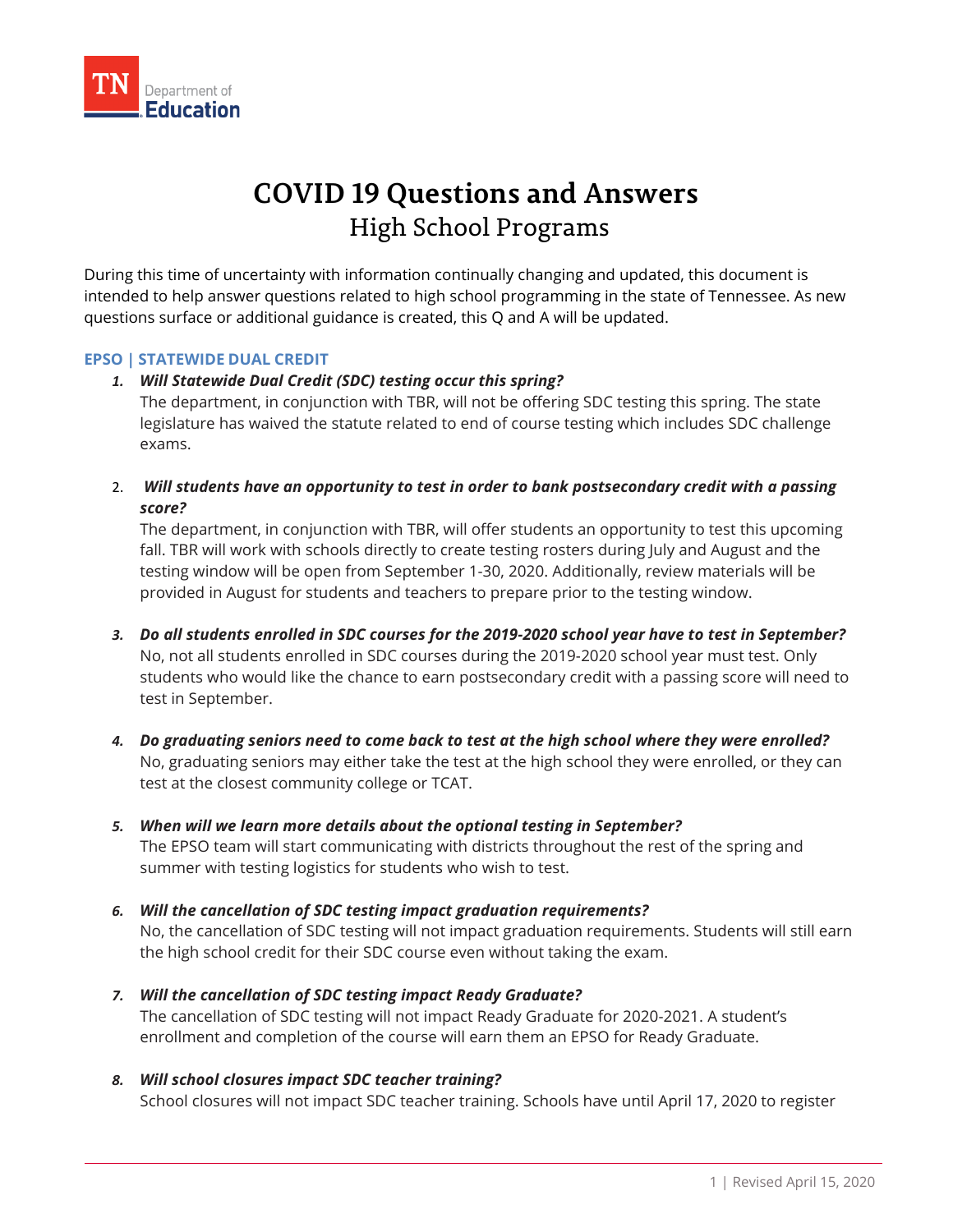their teachers for the SDC courses they will be teaching. We will use information collected from that registration to send the virtual SDC teacher training out in June.

# **EPSO | ADVANCED PLACEMENT**

# *9. Will AP testing occur this spring?*

AP testing will occur. There will be a testing window in May and a make-up testing window in June. College Board is offering at-home testing for all AP courses. You can learn more [here](https://apcoronavirusupdates.collegeboard.org/students/taking-ap-exams/ap-exam-schedule) on the College Board website.

# *10. What accommodations are being made for students who do not have access to an electronic device or internet to take the AP exam at home?*

College Board is working to ensure all students have access to the equipment and connectivity needed to take AP exams at home. They have asked school leaders, teachers, parents or students to reach out to College Board directly [here](https://collegeboard.tfaforms.net/74) to access the resources needed for testing.

# *11. What content will be covered on the modified AP tests?*

College Board has outlined the units and content to be covered on each AP test [here.](https://apcentral.collegeboard.org/about-ap/news-changes/coronavirus-update)

# *12. Is there any additional instructional support for teachers and students?*

College Board has developed a suite of resources for teachers [here](https://apcentral.collegeboard.org/pdf/ap-program-coronavirus-covid19-release.pdf) and students [here](https://apstudents.collegeboard.org/coronavirus-updates#free-ap-classes) to prepare new content for students or resources that students can access now including YouTube live lessons taught by AP teachers every day.

## *13. Will the modified AP testing impact graduation requirements?*

No, the modification of AP testing will not impact graduation requirements. Students will still earn the high school credit for their AP course even without taking the exam.

#### *14. Will the modified AP testing impact Ready Graduate?*

The modification of AP testing will not impact Ready Graduate for 2020-2021. A student's enrollment and completion of the AP course will earn them an EPSO for Ready Graduate.

#### **EPSO | INTERNATIONAL BACCALAUREATE**

#### *15. Will IB testing occur this year?*

IB has cancelled testing for this spring. You can learn more [here.](https://www.ibo.org/news/news-about-the-ib/may-2020-examinations-will-no-longer-be-held/) IB will be communicating directly with schools that have an IB program with more specifics on how cancelled testing will impact IB diplomas and career-related programs.

# *16. Will the cancelled IB testing impact graduation requirements?*

No, the cancellation of IB testing will not impact graduation requirements. Students will still earn the high school credit for their IB course even without taking the exam.

#### *17. Will the cancelled IB testing impact Ready Graduate?*

The cancellation of IB testing will not impact Ready Graduate for 2020-2021. A student's enrollment and completion of the IB course will earn them an EPSO for Ready Graduate.

#### **EPSO | CAMBRIDGE INTERNATIONAL EXAM**

#### *18. Will Cambridge testing occur this year?*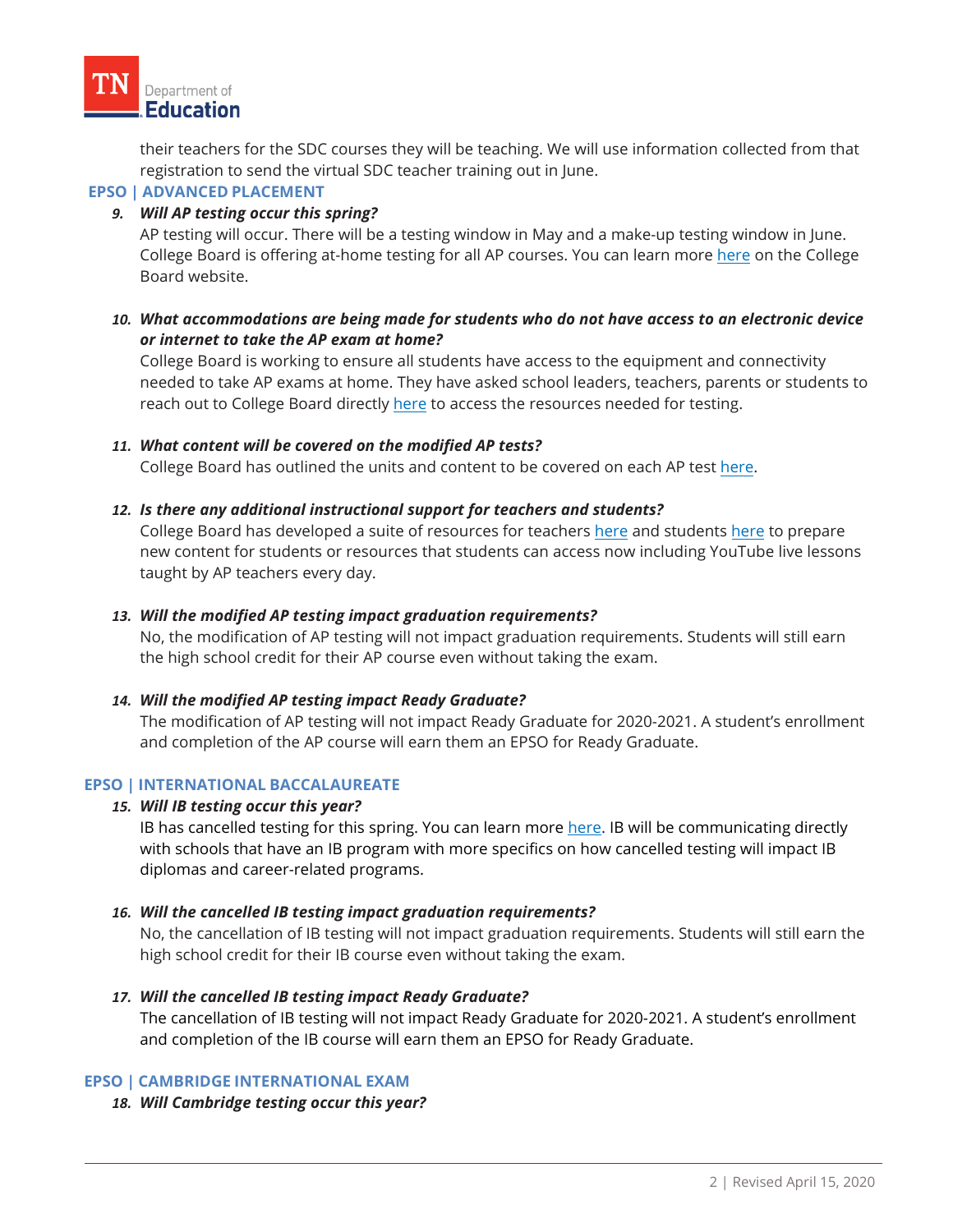

Cambridge has cancelled testing for this spring. You can learn more here.

# *19. Will the cancelled Cambridge testing impact graduation requirements?*

No, the cancellation of Cambridge testing will not impact graduation requirements. Students will still earn the high school credit for their Cambridge course even without taking the exam.

## *20. Will the cancelled Cambridge testing impact Ready Graduate?*

The cancellation of Cambridge testing will not impact Ready Graduate for 2020-2021. A student's enrollment and completion of the Cambridge course will earn them an EPSO for Ready Graduate.

# **EPSO | DUAL ENROLLMENT AND LOCAL DUAL CREDIT**

#### *21. Will students earn DE credit and LDC with our postsecondary partner?*

Districts or schools will need to work proactively with the postsecondary partner(s) with whom they have an articulation agreement for DE and/or LDC to be able to inform students and their families about the status of finishing the course and earning postsecondary credit.

# *22. Will students still earn high school credit for their DE and/or LDC courses?*

Yes, abbreviated DE/LDC courses due to school closures or DE/LDC courses that are finished online will count for high school credit and the aligned graduation requirement.

# *23. How should districts record grades for DE courses that are continuing online with the postsecondary partner?*

Districts should follow the updated State Board of Education's policies for DE grades for high school GPA and graduation requirements. The department is working with TBR, THEC, UT, and TICUA to address any potential issues with articulating credit to postsecondary.

*24. Will missed instructional time impact earning an EPSO for Ready Graduate in DE or LDC courses?* Missed instructional time will not impact earning an EPSO credit for Ready Graduate.

#### *25. Will a missed LDC exam impact earning high school credit for graduation?*

No, the cancellation of LDC testing will not impact graduation requirements. Students will still earn the high school credit for their LDC course even without taking the exam.

#### *26. Will a missed LDC exam impact earning an EPSO for Ready Graduate?*

Missing the LDC exam because of school or postsecondary closure will not impact earning an EPSO for Ready Graduate.

#### **EPSO | CLEP**

# *27. What happens if my students' CLEP testing voucher has expired?*

College Board is allowing students with expired vouchers to take their CLEP exam at a different date between now and June 30, 2021. Clic[k here](https://clep.collegeboard.org/coronavirus-updates) for more information.

#### *28. What happens if the CLEP testing center is closed?*

The CLEP testing centers are currently closed due to the COVID-19 pandemic. College Board has provided additional guidance [here](https://clep.collegeboard.org/coronavirus-updates) on how to find another testing date and/or testing site for CLEP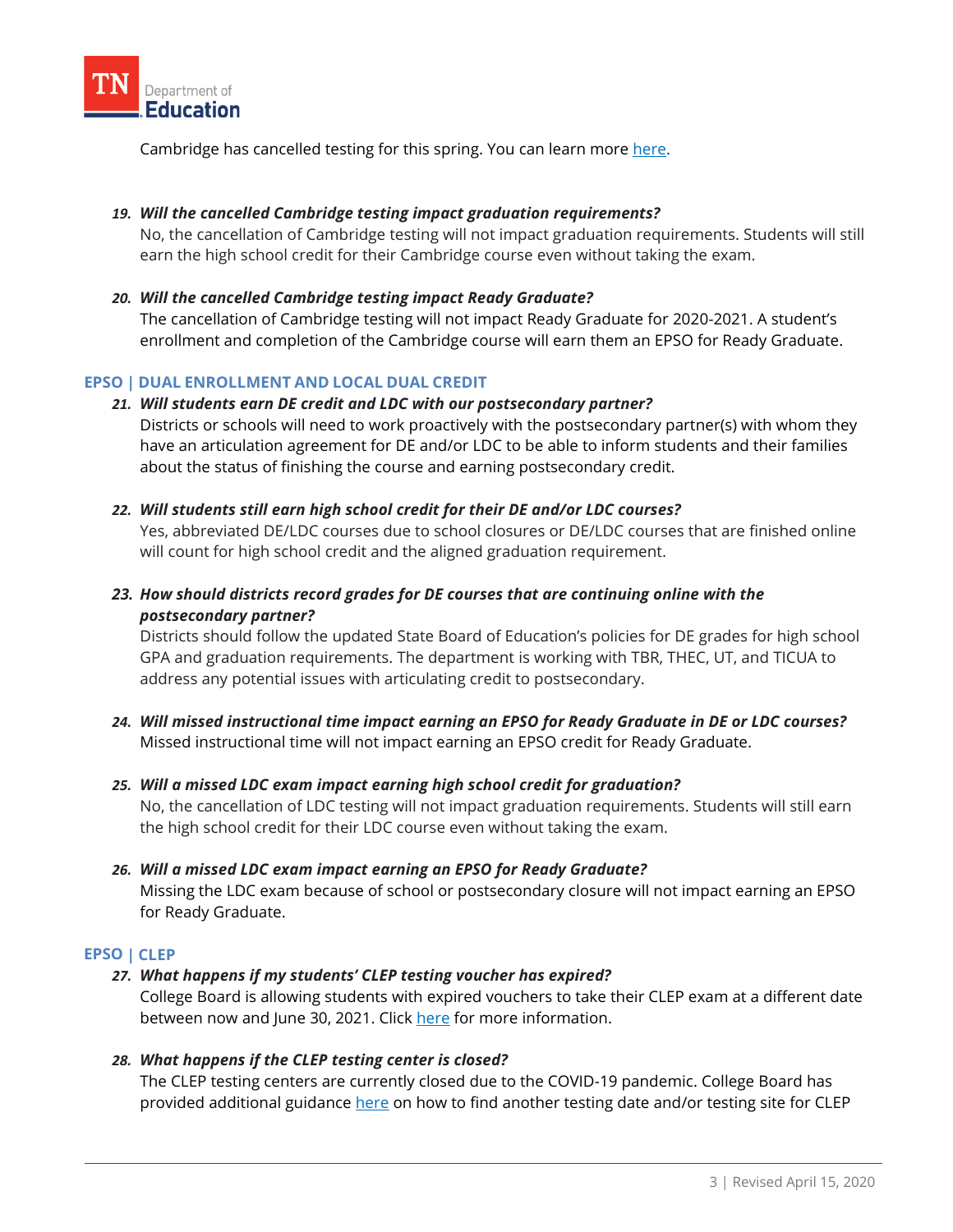

exams.

## *29. What should I do if my school is a CLEP testing site?*

College Board has not suspended CLEP testing but has provided guidance for testing sites [here.](https://clep.collegeboard.org/pdf/guidance-faqs-clep-test-center-staff-new-coronavirus-covid-19-march-2020.pdf) College Board is asking testing sites to follow guidelines set by the CDC for group gatherings.

*30. What if my students cannot use the voucher my district or school purchased for CLEP testing?* If students cannot test because of school closures and/or they cannot get to an alternative test site before June 30, 2020, then their voucher will be cancelled, and the school will not be invoiced. If the student wants to use the CLEP voucher purchased for the 2019-2020 school year after the June 30, 2020 deadline, they will need to re-register using the same voucher code. More information about vouchers can be found [here.](https://clep.collegeboard.org/coronavirus-updates)

#### **EPSO |TENNESSEE SPECIFIC INDUSTRY CERTIFICATIONS**

# *31. Are the Tennessee Specific Industry Certifications (TSIC) Exams required?*

No, individual schools sign up to participate in the TSIC exams, which is an optional Ready Graduate Indicator. Schools submit an annual Memorandum of Understanding and content teachers participate in training annually to become eligible to participate, but the TSIC exams are not a requirement.

*32. We have scheduled our TSIC practice exam(s) and certification exam(s), but our school will not be open on those dates, what do we do?*

By request, TDOE will reschedule the practice exam and the certification exam(s) based on the individual school's discretion. Each school should send the new practice exam or certification exam dates along with the name of the TSIC exam(s) and school name to TSIC. Exams@tn.gov to schedule a new testing time(s).

# *33. I have not received the Spring TSIC testing student log-in information?*

All TSIC testing information for accessing the testing platform will be sent at least three days before the initially scheduled practice exam date to the school's testing coordinator/proctor(s) who submitted their proctor acknowledgment information.

# *34. My school has gone to online courses for the rest of the school year, can we still offer the TSIC exams?*

Yes, the exam must be proctored for the student to receive postsecondary credit. The Spring 2020 testing window has been extended until Oct. 1, 2020 to compete. The TSIC Coordinator/Proctor will need to contact **TSIC.Exams@tn.gov** with new times and dates.

# *35. My school is not offering in-person or online course for the rest of the year, can we still offer the TSIC exams?*

Yes, the Spring 2020 TSIC testing window has been extended until Oct. 1, 2020. TSIC Coordinator/Proctor will need to submit the name of the TSIC exam, time, and date to [TSIC.Exams@tn.gov.](mailto:TSIC.Exams@tn.gov) We recommend that you follow your local education agency policy.

#### *36. Can a student take the TSIC exam at home?*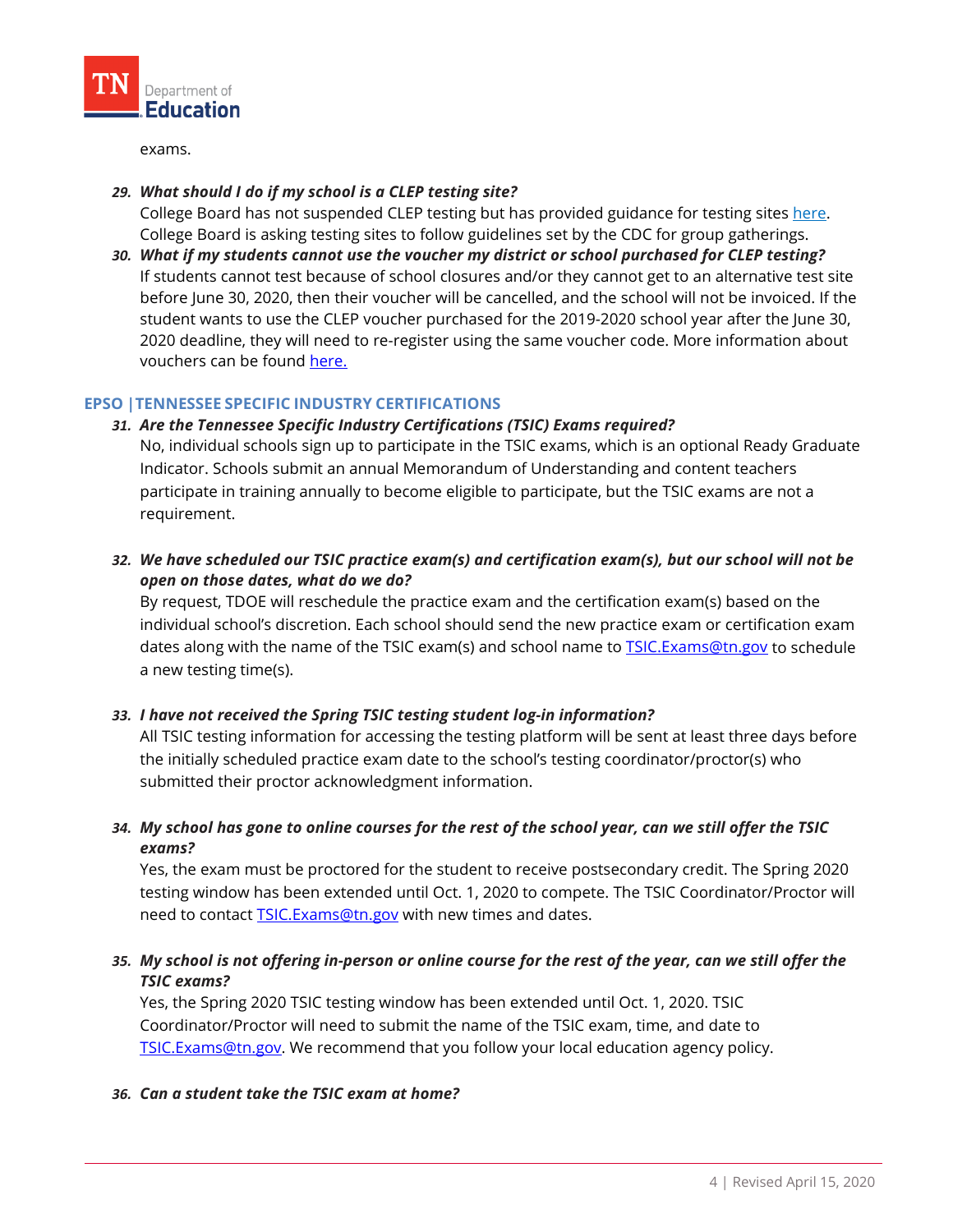

No. The TSIC exam must be given in a proctored environment for postsecondary and credentialing requirements. The school may select an alternative testing location, but the exam must be proctored by an approved TSIC Coordinator/Proctor.

*37. How do I contact with questions about the TSIC exams?* All questions should be sent to **TSIC.Exams@tn.gov.** 

#### **CTE | PERKINS REQUIREMENTS AND CTE PROGRAMS**

#### *38. Will there be an extension to the 2019-20 Perkins Basic funding period?*

No, there are no provisions which allow local carry-over or roll-over of Perkins Basic funds after the June 30, 2020 period of availability deadline.

The Department will reallocate local funds which are unexpended by June 30, 2020 back to districts using the Perkins Basic formula in the 2020-21 school year. This practice is commonly known as the "Tydings Amendment," and allows the State to reallocate unexpended funds from one fiscal year in subsequent years. The Tydings Amendment is a state level provision.

#### *39. Can I submit a plan or budget revision for a current 2019-20 Perkins Basic?*

Yes, the Department encourages districts to utilize as much of awarded Perkins Basic funding as possible prior to the June 30, 2020 period of availability deadline and in accordance with the approved Perkins Basic plan. Please work with the regional CTE CORE Consultant to submit any necessary application or budget revisions in ePlan. The department will be as flexible as possible when reviewing submitted revisions to allow utilization of these funds.

#### *40. What are the requirements for submitting Perkins Basic plan or budget revisions?*

Districts are required to expend a minimum of 5% of the annual Perkins Basic allocation on educator professional development. There are no other minimum requirements for Perkins Basic expenditures.

Districts may not expend more than 20% of the annual Perkins Basic allocation on career and technical student organizations (CTSO); more than 5% of the annual Perkins Basic allocation on activities for administration of the grant; 5% of the annual Perkins Basic allocation on equipment maintenance; and no 2019-20 Perkins Basic funds should be expended on consumable items.

#### *41. Are there changes to the deadlines for the 2019-20 CTE Concentrator data reporting?*

Yes. As required by the Carl D. Perkins Act of 2006 (Perkins IV), each district must conduct a followup survey on all CTE concentrators who graduated the previous school year. This is the last year of the Perkins IV reporting for the core indicator of performance 5S1 for where concentrators have gone after graduation - whether to postsecondary/advanced training, military, or employment. The Department has extended the deadline to submit this information in eTIGER to 11:59 p.m. CT **May 1, 2020**.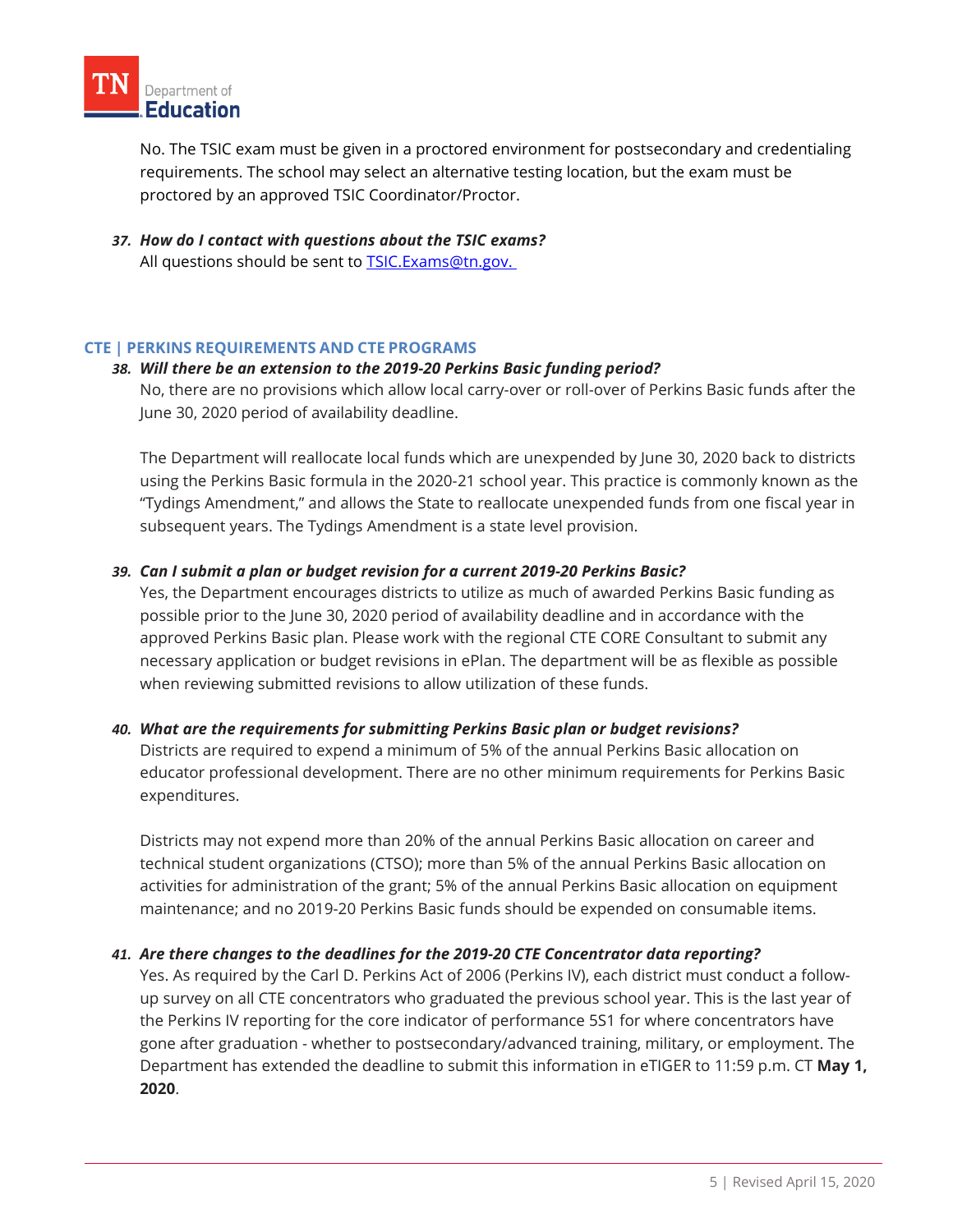

Any additional changes to the deadlines for the 2019-20 CTE Concentrator data reporting will be shared in the CTE Director Update and College & Career Readiness Update once information is available.

*42. Can Perkins funds be used to refund students for registration fees or other costs associated with cancelled career and technical student organization (CTSO) events?*

The Department is committed to refunding all costs associated with the cancellation of CTSO events and is exploring every available option to do so. At this time, Perkins funding may not be used to refund or reimburse student registration fees or additional fees, such as entertainment or add-on costs related to planned activities at the conference. The Department has requested additional guidance from the U.S. Department of Education on this topic and will update our guidance as new information is available.

*43. Can Personal Protective Equipment, or PPE (gloves, masks, face shields, gowns, etc.), or other supplies, and equipment from CTE programs which were purchased with Perkins funds be donated or loaned to public health agencies?*

Yes, per guidance previously released by the Department and guidance from the U.S. Department of Education [\(here\)](https://s3.amazonaws.com/PCRN/docs/20-0114_Guidance_on_Donation_or_Loan_of_PPE.pdf), items such as, PPE (e.g., gloves, masks, face shields, gowns), other medical supplies or equipment (e.g., ventilators), or equipment that may be used to produce medical supplies (e.g., three dimensional printers) not currently needed for program activities, may be donated or loaned to public health agencies and/or licensed private nonprofit hospitals or health providers in order to respond to the COVID-19 pandemic.

- *44. May Perkins funds continue to pay the compensation of an employee if the employee is unable to work or during school closures due to COVID-19? Can Personal Protective Equipment, or PPE (gloves, masks, face shields, gowns, etc.), or other supplies, and equipment from CTE programs which were purchased with Perkins funds be donated or loaned to public health agencies?* Yes, per guidance released by US. Department of Education [\(here\)](https://www2.ed.gov/documents/coronavirus/factsheet-fiscal-questions.pdf), compensation (including but not necessarily limited to salaries, wages, and fringe benefits) for employees who are currently paid by Perkins may continue to be paid under unexpected or extraordinary circumstances, such as a public health emergency like COVID-19. As a reminder, districts should continue to adhere to all local, state, and federal policies and procedures for paying compensation from Perkins.
- *45. My district purchased industry certification exams with Perkins Basic funding, what if my students are unable to take the industry certification test this school year?*

The Department encourages districts to utilize as much of the awarded Perkins Basic funding as possible prior to the June 30, 2020 period of availability deadline. This includes the purchase and utilization of industry certification exam vouchers.

If a student is unable to attempt the industry certification exam prior to the June 30, 2020 period of availability deadline, then the district should work with the industry certification testing vendor to test students at the first available opportunity but no later than the end of the 2020-21 school year.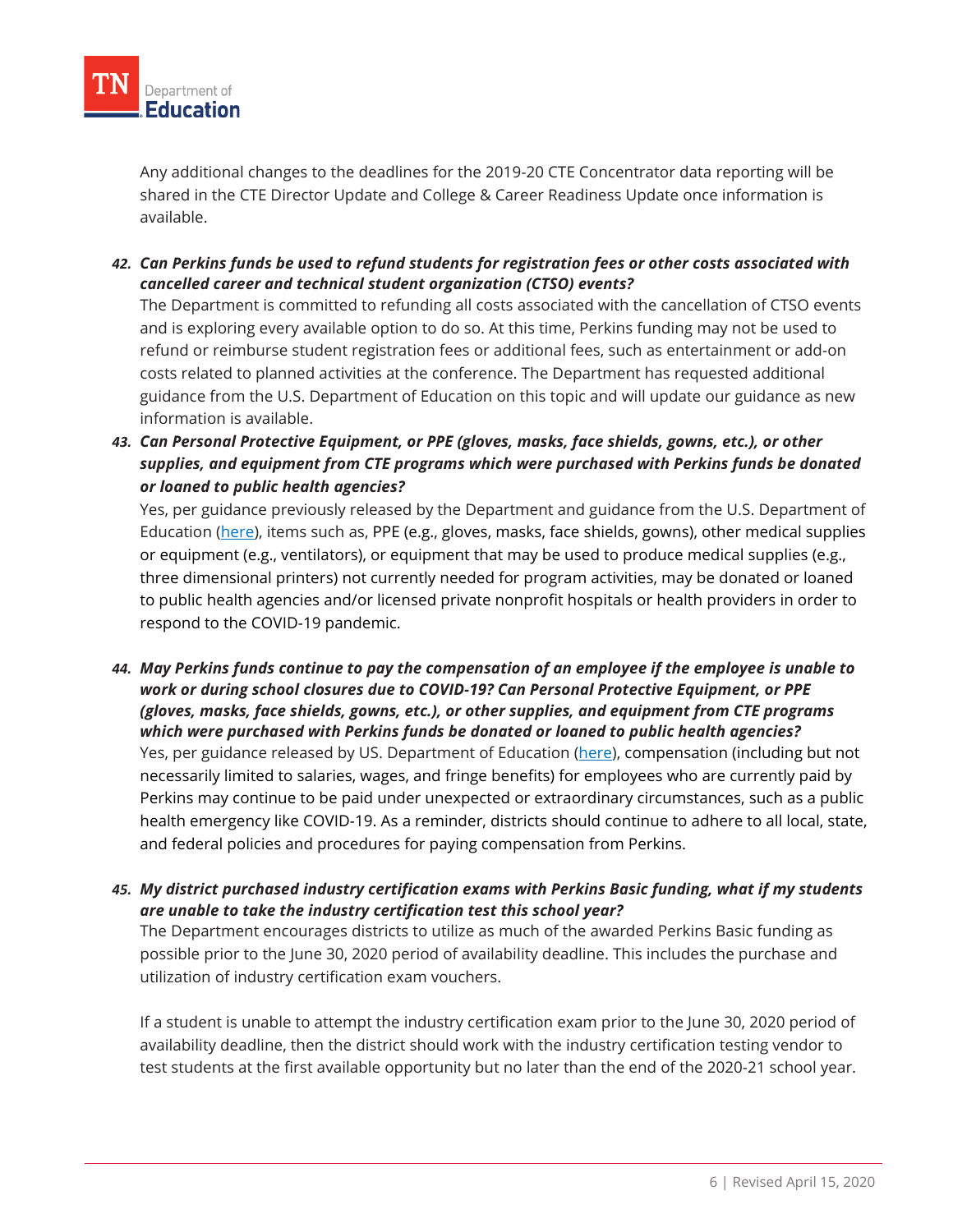# **CTE | PERKINS RESERVE GRANT**

# *46. Will there be an extension to the 2019-20 Perkins Reserve Grant period?*

No, there are no provisions which allow local carry- or roll-over of Perkins Reserve Grant funds after the June 30, 2020 period of availability deadline. Funds which are not expended by June 30, 2020 will be reallocated to districts in subsequent Perkins Reserve Grants.

# *47. Can I submit a budget revision for a current 2019-20 Perkins Reserve Grant?*

Yes, the Department encourages districts to utilize as much of awarded Perkins Reserve Grant funding as possible prior to the June 30, 2020 grant period end date and in accordance with the approved Perkins Reserve Grant application. Please work with the regional CTE CORE Consultant to submit any necessary application or budget revisions for 2019-20 Perkins Reserve Grant awards in ePlan. The department will be as flexible as possible when reviewing submitted budget revisions to allow utilization of these funds.

# *48. My district was awarded Perkins Reserve funds to purchase industry certification exams, what if my students are unable to take the industry certification test and how do I submit the Perkins Reserve Grant reimbursement request documentation in this situation?*

As mentioned above, the Department encourages districts to utilize as much of the awarded Perkins Reserve Grant funding as possible prior to the June 30, 2020 period of availability deadline. This includes the purchase and utilization of industry certification exam vouchers.

If a student is unable to attempt the industry certification exam prior to the June 30, 2020 period of availability deadline, then:

- The district should work with the industry certification testing vendor to test students at the first available opportunity but no later than the end of the 2020-21 school year.
- The district should indicate the voucher number on the Perkins Reserve Grant reimbursement request documentation, mark as "Incomplete," and submit to [CTE.Questions@tn.gov](mailto:CTE.Questions@tn.gov) as normal.
- Districts will be required to resubmit the Perkins Reserve Grant documentation prior to June 30, 2021 to update each "incomplete" with the required information after the student attempts the industry certification exam.

#### *49. Are there changes to the deadlines for the 2020-21 Perkins Reserve Grant application?*

Yes. The 2020-21 Perkins Reserve Grant Notice of Intent to Apply deadline remains 11:59 pm CT **April 23, 2020**. The Notice of Intent to Apply form can be accessed [here.](https://urldefense.com/v3/__https:/www.us8.list-manage.com/track/click?u=b28b453ee164f9a2e2b5057e1&id=608ff5169b&e=ca39720dd3__;!!PRtDf9A!_mCXt4AVP1sNBQ7tNG28zTK6j9qvC5hp77CRt7Lg4jGyDT9Dz4Pkz7GD5Pg3r5h6ug$) The Perkins Reserve Grant application will open in ePlan on April 15, 2020 and the deadline to submit is extended until 11:59 pm CT **June 1, 2020**.

# *50. Are there other changes to the 2020-21 Perkins Reserve Grant application?*

Yes. The following changes will be made to the Regional Career Pathways focus area of the Perkins Reserve Grant:

- All districts are eligible to apply for funding for the Regional Career Pathways focus area.
- Regional Career Pathways proposals must include plans to either expand access to Certified Pathways (if the district has already earned the Certification) or submit new application(s) for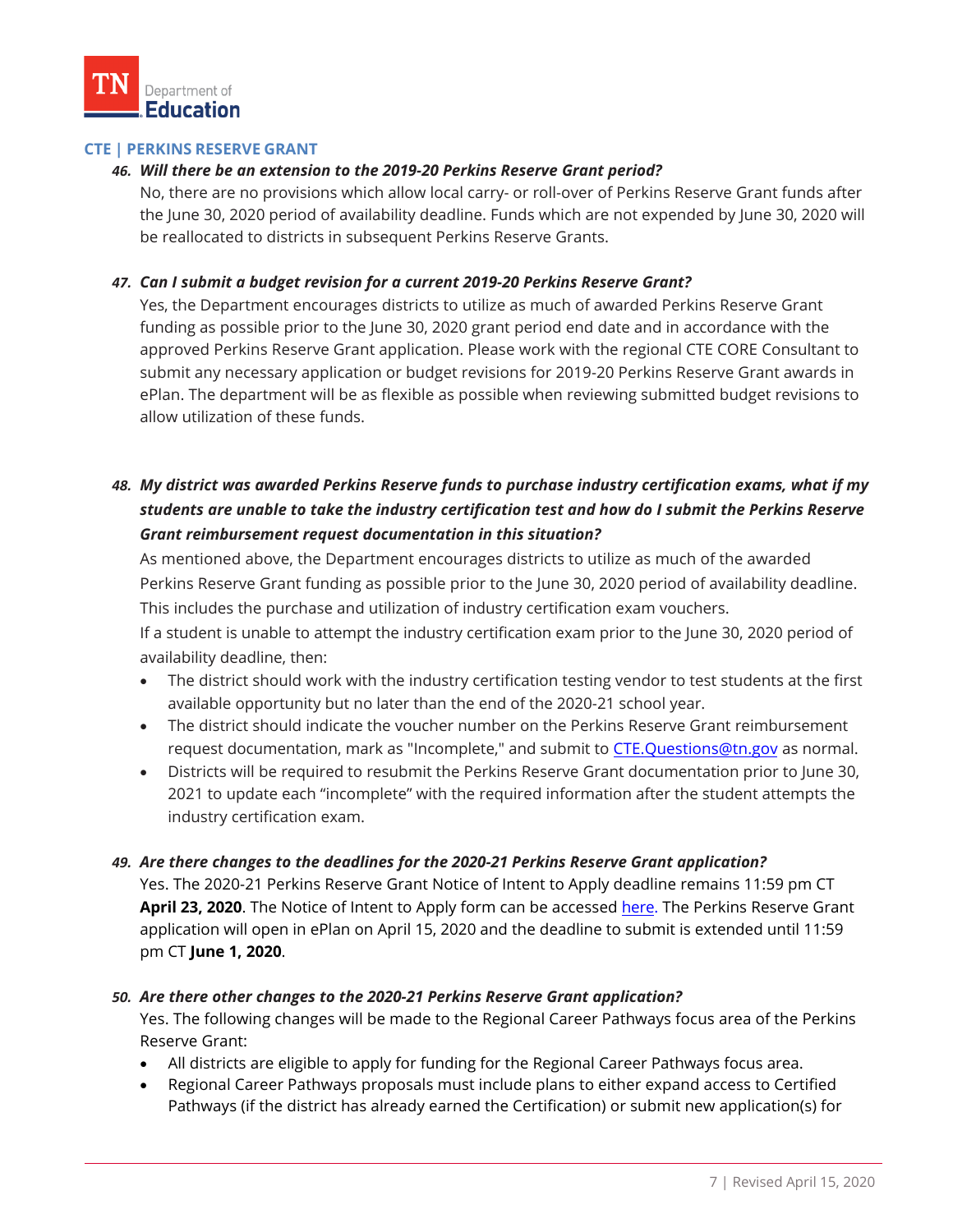

# Certified Pathways.

Please see the question regarding the Certified Tennessee Pathways deadline extension below for additional information regarding this change.

# **CTE | INSITUTE FOR CTE EDUCATORS**

#### *51. Will there be a 2020 Institute for CTE Educators?*

Yes. The 2020 Institute for CTE Educators will be held virtually on July 20-24, 2020. More information and plans for the 2020 Institute for CTE Educators will be shared on the [CTE Educators Resource](https://www.tn.gov/education/career-and-technical-education/cte-educator-resources.html) page as soon as possible.

# *52. Will there be a cost to attend the 2020 Institute for CTE Educators?*

No. There is no fee to attend the annual Institute for CTE Educators for educators in public school systems.

# *53. I would like to present at this year's Institute for CTE Educators, where can I submit my presentation proposal?*

The call for presentations site is open now. Check out the [CTE Educators Resource](https://www.tn.gov/education/career-and-technical-education/cte-educator-resources.html) page for links to register and submit a presentation.

*54. Where can I learn more about the virtual sessions offered during the 2020 Institute for CTE Educators?*

Registration will be opening in April 2020. Check out the [CTE Educators Resource](https://www.tn.gov/education/career-and-technical-education/cte-educator-resources.html) page for links to register and submit a presentation.

# **CTE | QUARTERLY CTE DIRECTOR MEETINGS**

#### *55. Will we reschedule the 2020 Spring CTE Director Meeting?*

Yes. The 2020 Spring CTE Director Meeting will be held virtually on June 2-4, 2020. The new date, agenda, and connection instructions will be shared via the weekly CTE Director communications in April and in the April College & Career Readiness Update. Sign up for the College & Career Readiness updates [here.](https://us8.list-manage.com/subscribe?u=b28b453ee164f9a2e2b5057e1&id=33181c2e2e)

#### *56. Where will the 2020 Summer CTE Director Meeting be held?*

The 2020 Summer CTE Director Meeting will be held virtually. Meeting agenda and connection instructions will be shared via the weekly CTE Director communications in May and in the May College & Career Readiness Update. Sign up for the College & Career Readiness update[s here.](https://us8.list-manage.com/subscribe?u=b28b453ee164f9a2e2b5057e1&id=33181c2e2e)

#### *57. When will meeting dates for the 2020-21 CTE Director Meetings be available?*

The calendar for 2020-21 CTE Director meeting schedule will be available in the summer of 2020. This information will be shared with CTE Directors in communications and the monthly College & Career Readiness Update later this summer. Sign up for the College & Career Readiness updates [here.](https://us8.list-manage.com/subscribe?u=b28b453ee164f9a2e2b5057e1&id=33181c2e2e)

#### **ARTICULATED PATHWAYS | TENNESSEE PATHWAYS**

*58. Is the Tennessee Pathways Certification deadline still April 15, 2020?*